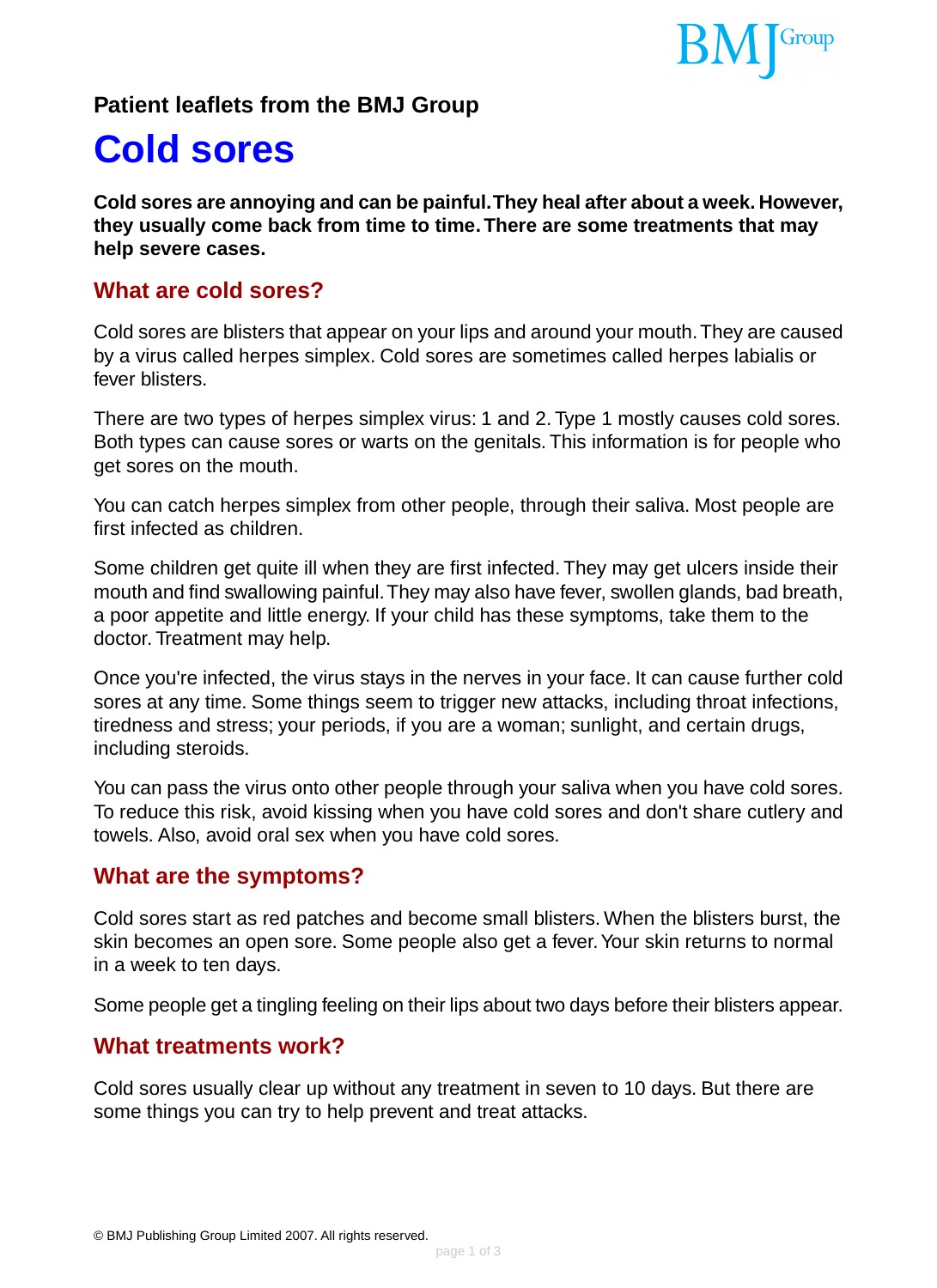#### **Cold sores**

#### **Things you can do yourself**

If sunlight triggers your cold sores, it's worth trying **sunscreens** to protect your skin from the sun.There's some evidence that using sunscreens on your lips and mouth can reduce the chance of new cold sores.

You can buy **antiviral creams** at the chemist. They include **aciclovir** (Zovirax) and **penciclovir** (Vectavir). But the research isn't clear on how well antiviral creams work. They may help cold sores heal a bit more quickly. There's no evidence to show they prevent attacks. Antiviral creams can make your skin red and itchy.

Other creams are sometimes used for cold sores. These include **zinc oxide** (used to treat nappy rash) and the painkilling cream **tetracaine** (also called amethocaine). But there's no good evidence to show that they are helpful. Zinc oxide may irritate your skin.

#### **Medicines**

Doctors sometimes prescribe **antiviral** tablets for babies or children, if they get very bad cold sores. But most people don't need them because cold sores usually go away without causing problems.They are also prescribed for adults who have a weak immune system, for example, if they have HIV or cancer.

Doctors normally prescribe **aciclovir** (Zovirax). But alternatives include **famciclovir** (Famvir) and **valaciclovir** (Valtrex).Your doctor can prescribe them as a liquid, for babies or young children.

There is good research to show that antiviral tablets can help to treat cold sores. They can reduce pain and speed up healing.

Taking antiviral tablets just before symptoms appear (if you get signs like tingling) or as soon as symptoms appear can speed up recovery.This means that symptoms last a few days less than they would if you didn't have treatment.

These tablets have side effects.They can cause headache, nausea and diarrhoea.They can also cause an upset stomach, dry mouth and wind, but these side effects are less common.

## **What will happen to me?**

Cold sores clear up without treatment in about 7 to 10 days. They don't leave a scar.

Most people who are infected with the herpes simplex virus get cold sores every year. 1 in 10 people get cold sores six or more times a year.

Herpes simplex can be serious if it spreads to your eyes, but this is rare.

People who have a weak immune system may get a more serious illness from herpes simplex. If you have a condition that means you have weak immune system, for example HIV or cancer, and you get symptoms of herpes simplex infection, you should see your doctor.